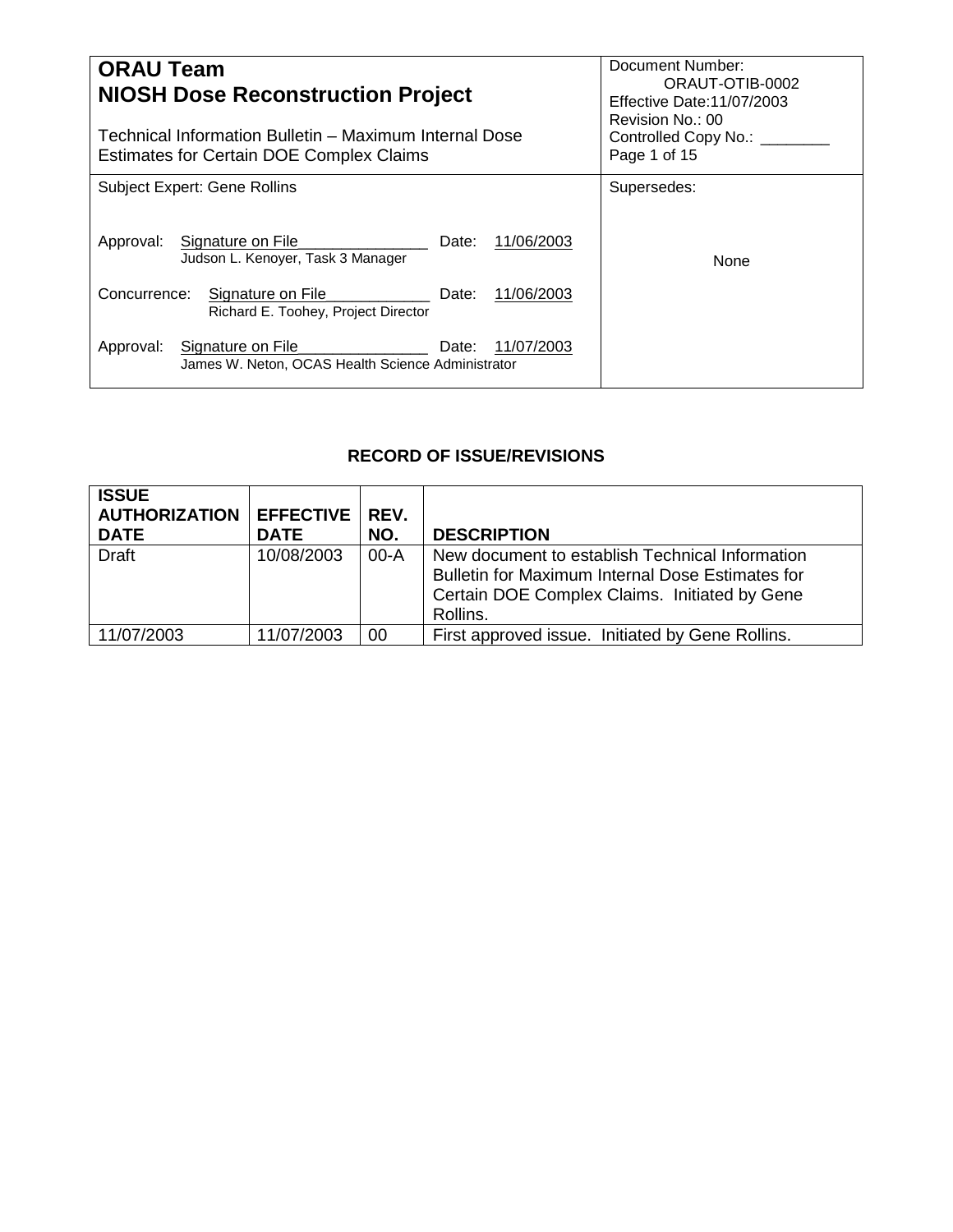# **MAXIMUM INTERNAL DOSE ESTIMATES FOR CERTAIN DOE COMPLEX CLAIMS**

### **1.0 Purpose**

The purpose of this Technical Information Bulletin (TIB) is to provide a method to facilitate timely processing of claims under the Energy Employee Occupational Illness Compensation Program Act (EEOICPA 2000), which involve cancer to an organ with little or no reported internal dose from internally deposited radionuclides that might be associated with work at DOE complex sites.

### **2.0 Background**

Title 42, Part 82 of the Code of Federal Regulations (CFR) dictates the methods to be used for radiation dose reconstruction under the Energy Employees Occupational Illness Compensation Program Act of 2000. Section 82.10(k) summarizes the general philosophy to be adopted:

*"Research and analysis will be determined sufficient if one of the following three conditions is met:*

*(1) From acquired experience, it is evident the estimated cumulative dose is sufficient to qualify the claimant for compensation (i.e., the dose produces a probability of causation of 50% or greater);*

*(2) Dose is determined using worst case assumptions related to radiation exposure and intake, to substitute for further research and analyses;*

*(3) Research and analysis indicated under steps described in paragraphs (f) - (j) of this section have been completed.*

*Worst-case assumptions will be employed under condition 2 to limit further research and analysis only for claims for which it is evident that further research and analysis will not*  produce a compensable level of radiation dose (a dose producing a probability of causation of *50% or greater), because using worst-case assumptions it can be determined that the employee could not have incurred a compensable level of radiation dose."*

"*Worst-case assumption*" is defined in Section 82.5(r) as:

*"A term used to describe a type of assumption used in certain instances for certain dose reconstruction conducted under this rule [42 CFR 82]. It assigns the highest reasonably possible value, based on reliable science, documented experience, and relevant data to a radiation dose of a covered employee."*

A number of EEOICPA claims have been submitted that can be expedited based on paragraph (2) above. Cases were reviewed to identify those with cancer of an organ that does not concentrate any of the primary radionuclides expected to be found at DOE sites and those with little or no apparent internal dose to that organ.

In accordance with OCAS-IG-002 (Internal Dose Reconstruction Implementation Guideline, Rev. 0, August 2002), internal dose is assigned to employees who were monitored but had no detectable activity ("positive") in their samples and to employees who were not included in a bioassay program,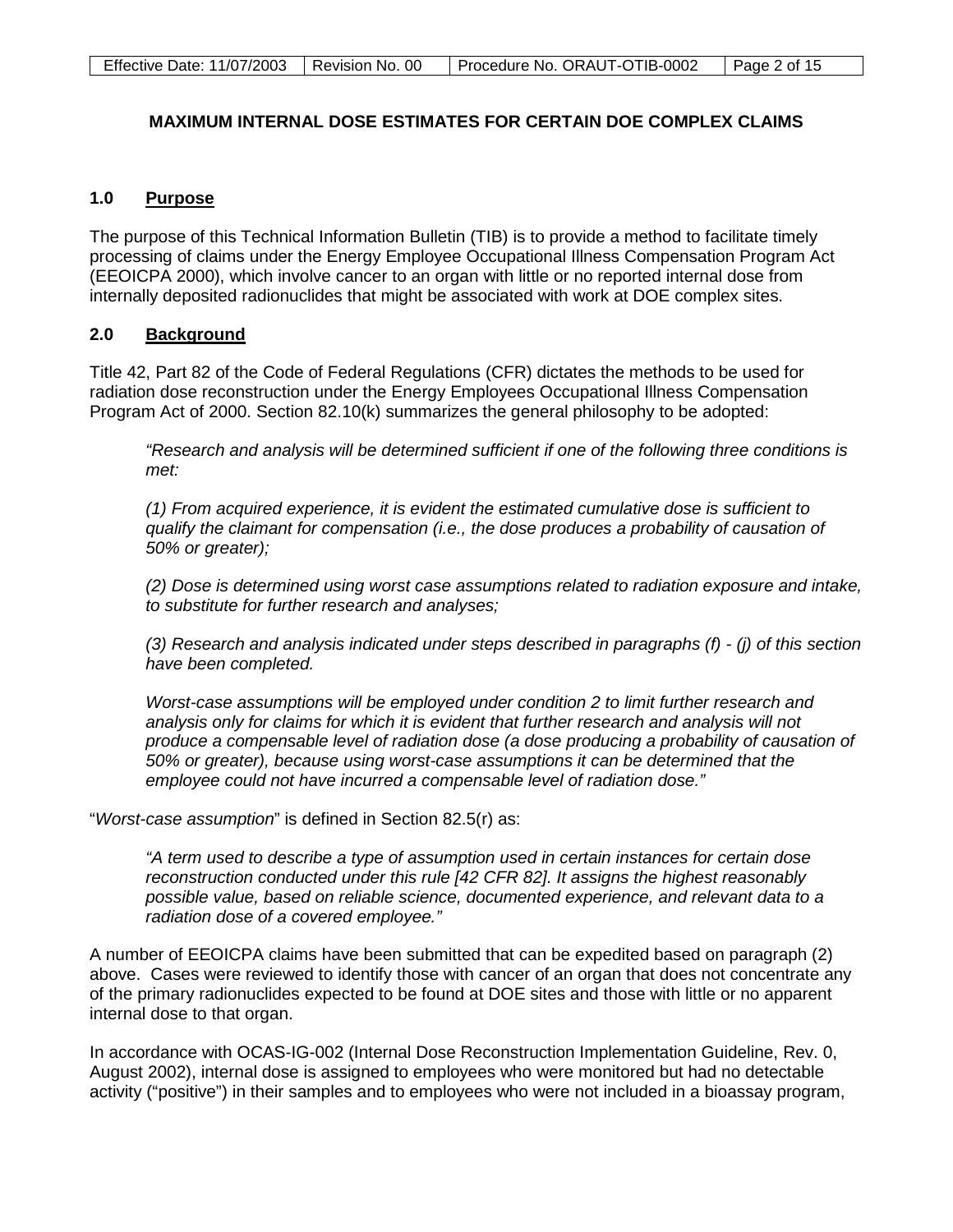| Effective Date: 11/07/2003   Revision No. 00 | Procedure No. ORAUT-OTIB-0002 | Page 3 of 15 |
|----------------------------------------------|-------------------------------|--------------|

because there is some amount of intake and associated dose that is not detectable by an internal dosimetry program. To expedite the dose reconstructions, cases that met the criteria above and are thus considered unlikely to have significant internal radiation exposure, will first be evaluated with the method described in this TIB. If the outcome yields a probability of causation >50%, a dose reconstruction using more reasonable assumptions will be performed.

### **3.0 Implausible Undiscovered Intakes**

# **3.1 ASSUMPTIONS**

For claims where it is considered likely that the covered employee had no significant internal radiation exposure, a method to expedite claims has been developed in accordance with 42 CFR 82.10(k)(2). This method assumes the "largest reasonably possible value" of the source term comprised of radionuclides that are/were typically the more significant radionuclides (by either preponderance or by internal dose significance) on a site. For this "worst-case" estimate of internal dose, it is assumed that on the first day of the first year of employment, the covered employee had an acute inhalation intake of each of the radionuclides in the source term, in the amounts listed below.

Based on historical data, it is believed to be highly unlikely that such an intake could have occurred without being detected by workplace monitoring at the time. It is also believed that this is a significant overestimate of internal dose for an unmonitored covered employee or a covered employee with no internal monitoring above detection thresholds.

### **3.1.1 Additional Assumptions**

Additional assumptions to develop this method are:

- All intakes are inhalations of standard 5 micrometer AMAD, except for I-131, which is assumed to be in vapor form (class SR-1).
- The most soluble form of the radionuclide specified in ICRP 1994a was used to maximize dose to systemic organs, except as noted below; dose to lung is not germane to this exercise.
- Because maximum permissible body burdens were the metric (actually uptake) for so many years, the assumed implausible uptake was based on a percent of the radionuclide-specific Maximum Permissible Body Burden (MPBB) for soluble chemical forms as defined by the National Committee on Radiation Protection (NCRP1959). It was assumed that an intake resulting in 10% of a MPBB would not have likely occurred to an unmonitored worker or would have likely resulted in a readily noticeable bioassay result in a monitored worker, readily noticeable air sample, or other indicators of personnel contamination. In other words, an event providing the possibility of an intake resulting in a body burden exceeding 10% of the MPBB would not have gone unnoticed and there would be some sort of indication in the worker's records. This assumption applies to bona fide DOE sites and national labs with active radiation protection programs, not to Atomic Weapons Employers (AWEs). The current ICRP methodology is used calculate doses from these implausible intakes.
- For type F and M materials the associated derived intake (i.e., intake resulting in a 10% MPBB) was assumed to be 10 and 20 times the 10% MPBB, respectively. The factors of 10 and 20 come from the current ICRP models and the differences between an intake and the activity that is present in the body after the initial clearance of the short-term compartments. These factors are used to relate the historical quantity of control, body burden, which was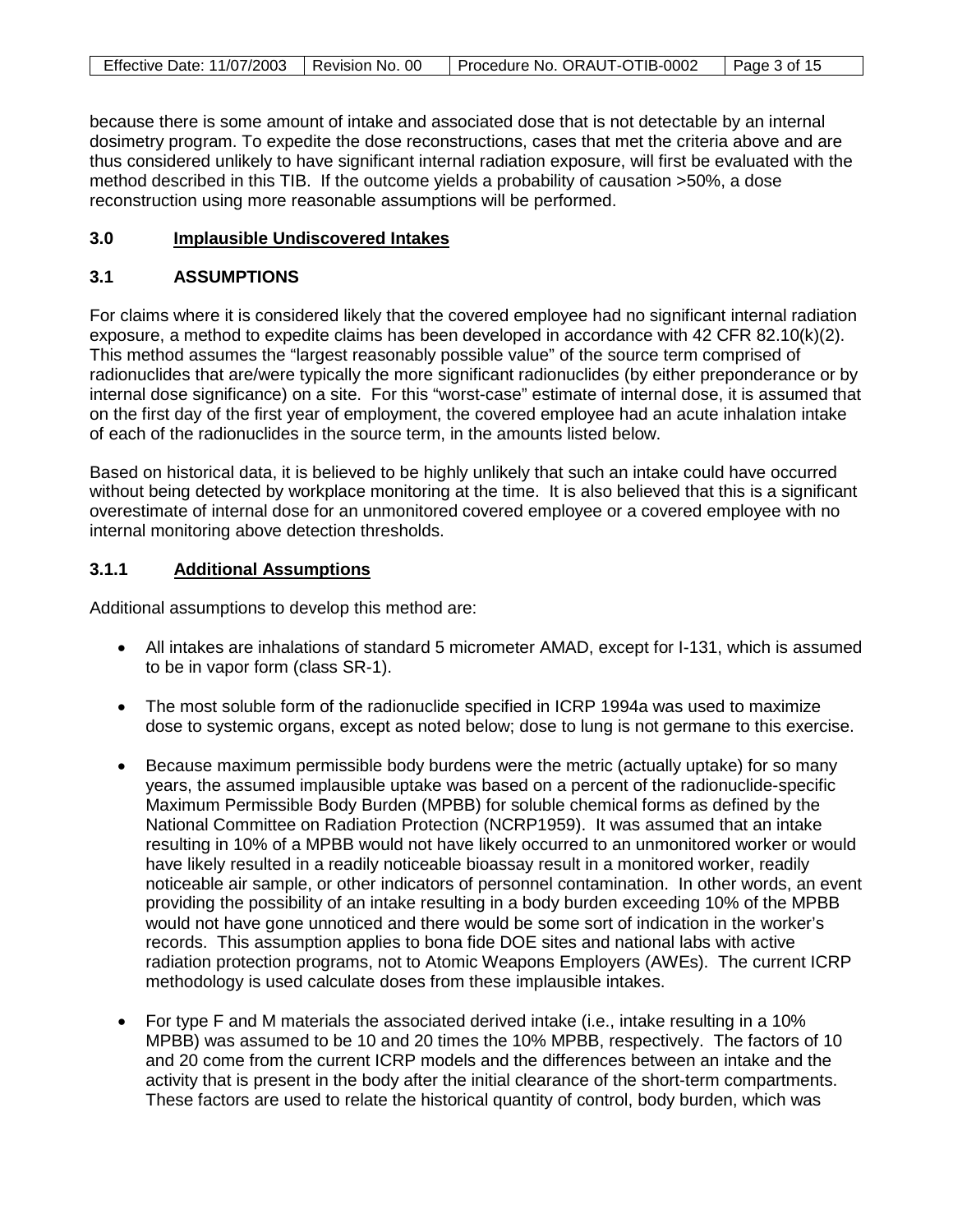| Effective Date: 11/07/2003   Revision No. 00 | Procedure No. ORAUT-OTIB-0002 | $\vert$ Page 4 of 15 |
|----------------------------------------------|-------------------------------|----------------------|

based on ICRP 2 methods to the present quantity of control, intake, which is based on current ICRP methods. These factors were estimated from tables in the November 2002 issue of Health Physics that give the intake retention fraction for the whole body (without the ET region) as a function of time after acute intake for different elements and inhalation types. Because initial deposition in the lung was usually not considered by the ICRP (1959) to be part of the "body burden," the retention fractions used allowed some time for the rapid clearance components. Examples are listed in Table 3.1.1-1.

|                     | Fractional Retention in Whole Body After Initial Clearance from Lung |                           |                               |                               |  |  |  |
|---------------------|----------------------------------------------------------------------|---------------------------|-------------------------------|-------------------------------|--|--|--|
| <b>Element</b>      |                                                                      | <b>Inhalation Type F</b>  |                               | <b>Inhalation Type M</b>      |  |  |  |
|                     | <b>3 Days Post Intake</b>                                            | <b>4 Days Post Intake</b> | 60 Days Post<br><b>Intake</b> | 90 Days Post<br><b>Intake</b> |  |  |  |
| Strontium           | 0.227                                                                | 0.119                     |                               |                               |  |  |  |
| Cesium              | 0.449                                                                | 0.440                     |                               |                               |  |  |  |
| Cerium              |                                                                      |                           | 0.0683                        | 0.0654                        |  |  |  |
| Ruthenium           | 0.251                                                                | 0.227                     | 0.0392                        | 0.0392                        |  |  |  |
| <b>Barium</b>       | 0.147                                                                | 0.104                     |                               |                               |  |  |  |
| Lanthanum           | 0.307                                                                | 0.291                     | 0.0683                        | 0.0654                        |  |  |  |
| Zirconium           | 0.278                                                                | 0.252                     | 0.0496                        | 0.0448                        |  |  |  |
| Niobium             |                                                                      |                           | 0.0476                        | 0.0409                        |  |  |  |
| Cobalt              |                                                                      |                           | 0.0410                        | 0.0337                        |  |  |  |
| Technetium          | 0.217                                                                | 0.160                     | 0.0321                        | 0.0238                        |  |  |  |
| Europium<br>a       |                                                                      |                           | 0.0605                        | 0.0568                        |  |  |  |
| Courset Dottor 2002 |                                                                      |                           |                               |                               |  |  |  |

| Table 3.1.1-1. Fractional Retention in Whole Body after Initial Clearance from Lung. <sup>a</sup> |  |
|---------------------------------------------------------------------------------------------------|--|
|---------------------------------------------------------------------------------------------------|--|

<sup>a</sup>. Source: Potter 2002

- The assumption of type S for Co-58 and Co-60 is used because it results in larger doses to the systemic organs because of the high-energy photons. Although the logic in the bullet above does not directly apply to type S material, the fractional retention in the whole body is similar for type M and type S at 60 and 90 days, so the derived intake is estimated as 20 times the 10% MPBB.
- Zn-65 is classified as type S in ICRP 68. As for Co-58 and Co-60 type S materials, the logic of determining a body burden to intake conversion factor does not directly apply, but use of the factor of 20 does not seem unreasonable.
- Mn-54 type M has a larger dose conversion factor for most organs/tissues and was generally more claimant favorable than type F.
- Intakes of tritium are not considered by this method and must be addressed by site, depending on the site-specific detection level. Tritium clears very rapidly from the body so multiple undetected intakes are possible, although H-3 is readily detected at very small intake levels by urinalysis. Tritium dose was often reported with an individual's external dose prior to 1989; in such cases no further H-3 analysis may be necessary.
- To be generic to most of the DOE sites, intakes were assumed to involve the most plausible radionuclides for all the sites, even though it is implausible that any one worker had intakes of all the radionuclides. Two groups of radionuclides were considered: sites having one or more reactors and sites without a reactor. The Nevada Test Site was considered a special case for which these two groups of radionuclides might not be appropriate. A review indicated that after 1971, the source term at NTS, except in the tunnels, was consistent with that chosen for reactor sites.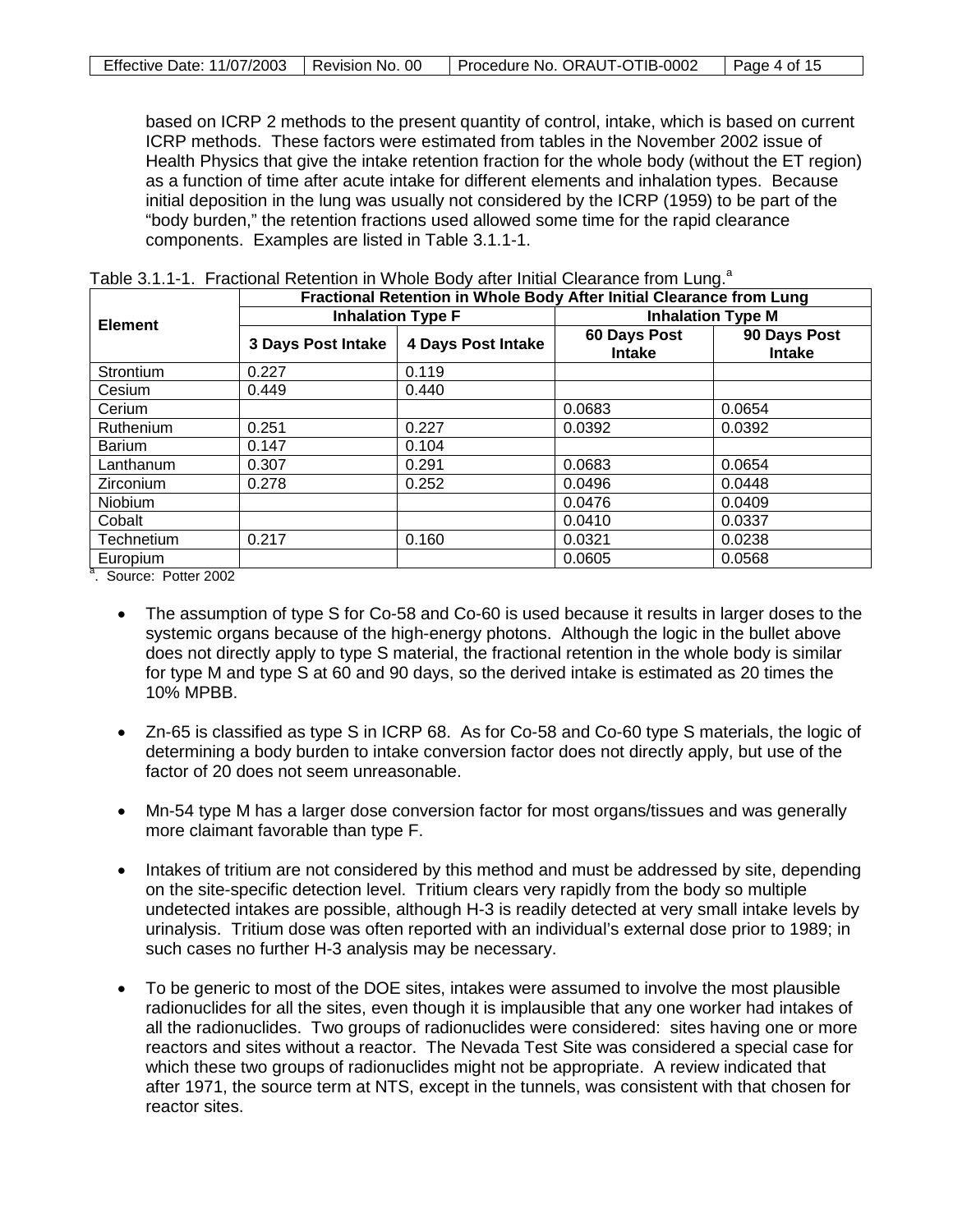- For sites without a reactor, the actual ratio of radionuclides in mixtures is not relevant because each radionuclide is used at its maximum amount. For sites with reactors, the fission products were chosen for the list based on their relative abundance in fuel or contamination after 180 days of post-irradiation cooling time. This is very conservative for any contamination at facilities other than the reactors themselves.
- A review of the assumed intakes from the method described above and associated possible air concentrations for different periods indicate that the uranium intakes based on soluble uranium may not have been sufficiently conservative for uranium facilities that controlled their programs based on consideration of uranium exposure alone. The derived intakes for uranium-234 and uranium-238 were increased by a factor of 100 to ensure that this scenario will bound doses to those employees who worked at uranium facilities, but were not included in a bioassay program or had no detectable occupationally related activity in them or their samples. Derived intake values for U-234 and U-238 respectively may be lowered to 50 nCi and 5 nCi for employees who worked in areas that were controlled based on the possible presence of other alpha emitters, such as plutonium-238 or plutonium-239.

Table 3.1.1-2. Radionuclides of interest and respective maximum permissible body burdens, assumed intake absorption type, derived maximum plausible intake quantities, and absorption type, radiation type and IMBA type and version used for estimating organ doses at DOE sites.

| Radio-<br>nuclide | Soluble<br>(S)<br><b>MPBB</b><br>(nCi) <sup>a</sup> | Assumed<br>Intake<br>Absorp-<br>tion Type | Derived<br>Intake <sup>b</sup><br>Used in<br>IMBA <sup>c</sup><br>Runs<br>(nCi) | Absorp-<br>tion Type<br>Used in<br>IMBA <sup>c</sup><br>Runs | <b>Radiation Type</b>                        | IMBA <sup>c</sup><br><b>Type</b> | IMBA <sup>c</sup><br>Version |
|-------------------|-----------------------------------------------------|-------------------------------------------|---------------------------------------------------------------------------------|--------------------------------------------------------------|----------------------------------------------|----------------------------------|------------------------------|
|                   |                                                     |                                           |                                                                                 | Sites without a Reactor:                                     |                                              |                                  |                              |
| Sr-90             | 2,000                                               | F                                         | 2,000                                                                           | F                                                            | electron > 15 keV                            | <b>OCAS</b>                      | 3.0.48                       |
| Tc-99             | 10,000                                              | F                                         | 10,000                                                                          | F                                                            | electron $> 15$ keV                          | <b>OCAS</b>                      | 3.0.63                       |
| Cs-137            | 30,000                                              | F                                         | 30,000                                                                          | F                                                            | electron $> 15$ keV                          | <b>NIOSH</b>                     | 1.0.42                       |
| $U-234$           | 50                                                  | F                                         | 5,000 <sup>d</sup>                                                              | F                                                            | alpha                                        | <b>NIOSH</b>                     | 1.0.42                       |
| $U-238$           | 5                                                   | F                                         | 500 <sup>d</sup>                                                                | F                                                            | alpha                                        | <b>NIOSH</b>                     | 1.0.42                       |
| Am-241 $^{\circ}$ | 50                                                  | M                                         | 100                                                                             | M                                                            | alpha                                        | <b>NIOSH</b>                     | 1.0.42                       |
| Cm-244            | 100                                                 | M                                         | 200                                                                             | M                                                            | alpha                                        | <b>OCAS</b>                      | 3.0.48                       |
| Np-237            | 60                                                  | M                                         | 120                                                                             | M                                                            | alpha                                        | <b>OCAS</b>                      | 3.0.48                       |
| Pu-238            | 40                                                  | M                                         | 80                                                                              | M                                                            | alpha                                        | <b>NIOSH</b>                     | 1.0.42                       |
| Pu-239            | 40                                                  | M                                         | 80                                                                              | M                                                            | alpha                                        | <b>NIOSH</b>                     | 1.0.42                       |
| $Th-230f$         | 50                                                  | M                                         | 100                                                                             | M                                                            | alpha                                        | <b>OCAS</b>                      | 3.0.63                       |
| Cf-252            | 40                                                  | M                                         | 80                                                                              | M                                                            | alpha                                        | <b>OCAS</b>                      | 3.0.63                       |
|                   |                                                     |                                           |                                                                                 |                                                              | Sites with a Reactor - All those above plus: |                                  |                              |
| Mn-54             | 20,000                                              | M                                         | 40.000                                                                          | M                                                            | Photon>250 keV                               | <b>OCAS</b>                      | 3.0.63                       |
| Co-58             | 30,000                                              | M                                         | 60,000                                                                          | S                                                            | Photon>250 keV                               | <b>OCAS</b>                      | 3.0.63                       |
| $Co-60$           | 10,000                                              | M                                         | 20,000                                                                          | S                                                            | Photon>250 keV                               | <b>NIOSH</b>                     | 1.0.42                       |
| Fe-59             | 20,000                                              | F                                         | 20,000                                                                          | F                                                            | electron $> 15$ keV                          | <b>OCAS</b>                      | 3.0.63                       |
| Zn-65             | 60,000                                              | M                                         | 120,000                                                                         | S                                                            | Photon>250 keV                               | <b>OCAS</b>                      | 3.0.63                       |
| $Y-91$            | 5,000                                               | M                                         | 10,000                                                                          | M                                                            | electron > 15 keV                            | <b>OCAS</b>                      | 3.0.63                       |
| <b>Nb-95</b>      | 40,000                                              | M                                         | 80,000                                                                          | M                                                            | electron > 15 keV                            | <b>OCAS</b>                      | 3.0.59                       |
| $Zr-95$           | 20,000                                              | F                                         | 20,000                                                                          | F                                                            | electron > 15 keV                            | <b>OCAS</b>                      | 3.0.59                       |
| Ru-103            | 20,000                                              | $\mathsf F$                               | 20,000                                                                          | F                                                            | electron > 15 keV                            | <b>OCAS</b>                      | 3.0.59                       |
| Ru-106            | 3.000                                               | F                                         | 3,000                                                                           | F                                                            | electron $> 15$ keV                          | <b>OCAS</b>                      | 3.0.59                       |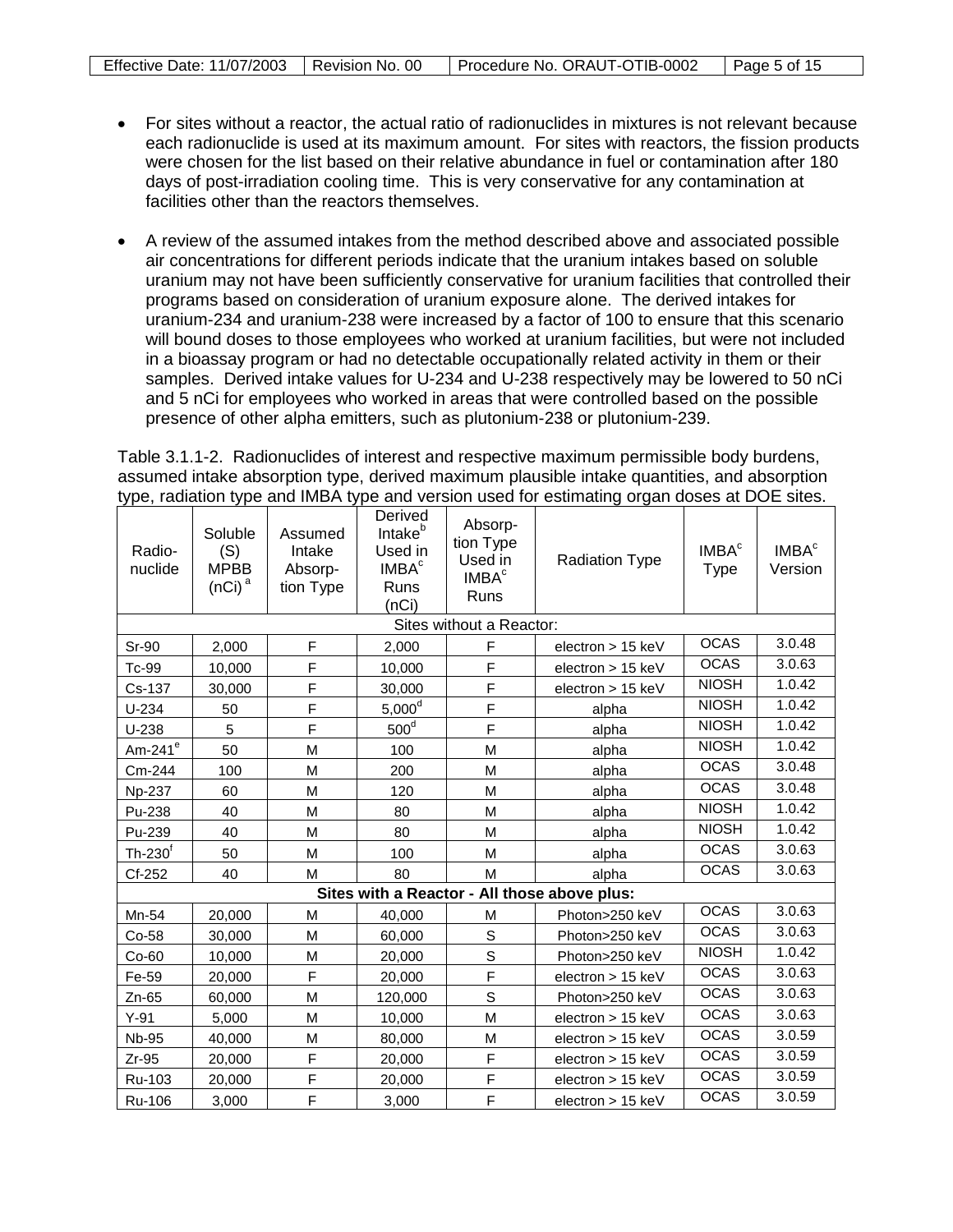| Radio-<br>nuclide | Soluble<br>(S)<br><b>MPBB</b><br>(nCi) <sup>a</sup> | Assumed<br>Intake<br>Absorp-<br>tion Type | Derived<br>Intake <sup>b</sup><br>Used in<br>IMBA <sup>c</sup><br><b>Runs</b><br>(nCi) | Absorp-<br>tion Type<br>Used in<br>IMBA <sup>c</sup><br><b>Runs</b> | <b>Radiation Type</b> | IMBA <sup>c</sup><br>Type | IMBA <sup>c</sup><br>Version |
|-------------------|-----------------------------------------------------|-------------------------------------------|----------------------------------------------------------------------------------------|---------------------------------------------------------------------|-----------------------|---------------------------|------------------------------|
| $I - 131$         | 700                                                 | F                                         | 700                                                                                    | F                                                                   | electron $> 15$ keV   | <b>OCAS</b>               | 3.0.63                       |
| Ce-141            | 30,000                                              | M                                         | 60,000                                                                                 | м                                                                   | electron $> 15$ keV   | <b>OCAS</b>               | 3.0.63                       |
| Ce-144            | 5,000                                               | M                                         | 10,000                                                                                 | М                                                                   | electron $> 15$ keV   | <b>OCAS</b>               | 3.0.63                       |
| Pm-147            | 60,000                                              | M                                         | 120,000                                                                                | М                                                                   | electron $> 15$ keV   | <b>OCAS</b>               | 3.0.63                       |
| Eu-154            | 5.000                                               | M                                         | 10.000                                                                                 | м                                                                   | electron $> 15$ keV   | <b>OCAS</b>               | 3.0.59                       |
| Eu-155            | 70,000                                              | M                                         | 140,000                                                                                | М                                                                   | electron $> 15$ keV   | <b>OCAS</b>               | 3.0.59                       |

Eu-155 Source: NCRP (1959).<br>  $\frac{a}{b}$ . Derived maximum plausible intake based on 10% of the soluble NCRP (1959) MPBB multiplied by factors of 10 and<br>
20 for assumed intake absorption types of F and M, respectively.

 $^{\circ}$  Source: Birchall 2002, 2003, 2003a, and 2003b.<br><sup>d.</sup> The uranium values for the general approach are increased to assure that this is a bounding approach for all facilitytypes. The lower values of 50 nCi for U-234 and 5 nCi for U-238 can be used to assign "worst-case" doses to<br>individuals who did not work in areas where controls were based primarily on uranium exposure concerns.

<sup>e.</sup> Pu-241 is accounted for by the Am-241 intake value.<br> $\frac{f}{L}$ . Th-230 can be used as a surrogate for Th-232.

After the intakes of the radionuclides were determined, the alpha radionuclides and the beta/gamma radionuclides were each summed to show the total intake of each for the reactor and non-reactor sites. These alpha and beta/gamma intakes were then used to consider what the average air concentrations would have been if the intakes had occurred chronically rather than acutely. A breathing rate of 2.4 E+09 milliliters per year, based on Reference Man, was used to calculate the air concentrations for 1, 10 and 30 years that would produce the given intakes. Site air concentration criteria (area controls, respirator usage, etc.) were based on the permissible air concentration of radionuclides assumed to be present in significant quantities. At many facilities, air concentration controls were specified for alpha, based on Pu-238/239/240, and beta/gamma, based on Sr-90. The typical air concentration controls listed in Table 3.1.1-3 are based on the radionuclide air concentration values cited in NCRP (1959), AEC (1968), and 10 CFR 835, which for most radionuclides did not change significantly over time. In later years, the beta/gamma "limit" may have increased to 2 E-9 uCi/ml, but the control criteria also changed and were based on 10% of the limit, which would equate to an air concentration of 2 E-10 uCi/ml.

It can be seen from the Table 3.1.1-3 that even chronic intakes at these levels would exceed typical air concentration controls that were being used at most sites since the 1950s to manage access to and work practices in areas that had increased radioactivity in air. Acute intakes are assumed for this worst-case approach, because these will result in larger assignments of dose.

Table 3.1.1-3 also shows that workers who spent significant time in areas where uranium air concentration controls were used to manage access and work practices do not appear to be good candidates for the non-uranium facility approaches. The non-uranium facility approaches can be used for reconstruction of doses for claims that did not involve exposure in uranium process environments for more than a few years. The uranium intakes are included with the alpha intakes with the alpha intakes, because it is unlikely that the measured alpha air concentration would have excluded uranium. Uranium is shown by itself for nonreactor facilities, because the air concentration control in a uranium facility was likely to be larger than the cited gross alpha air concentration control. For facilities with reactor source terms the uranium air concentration was not listed, because it is believed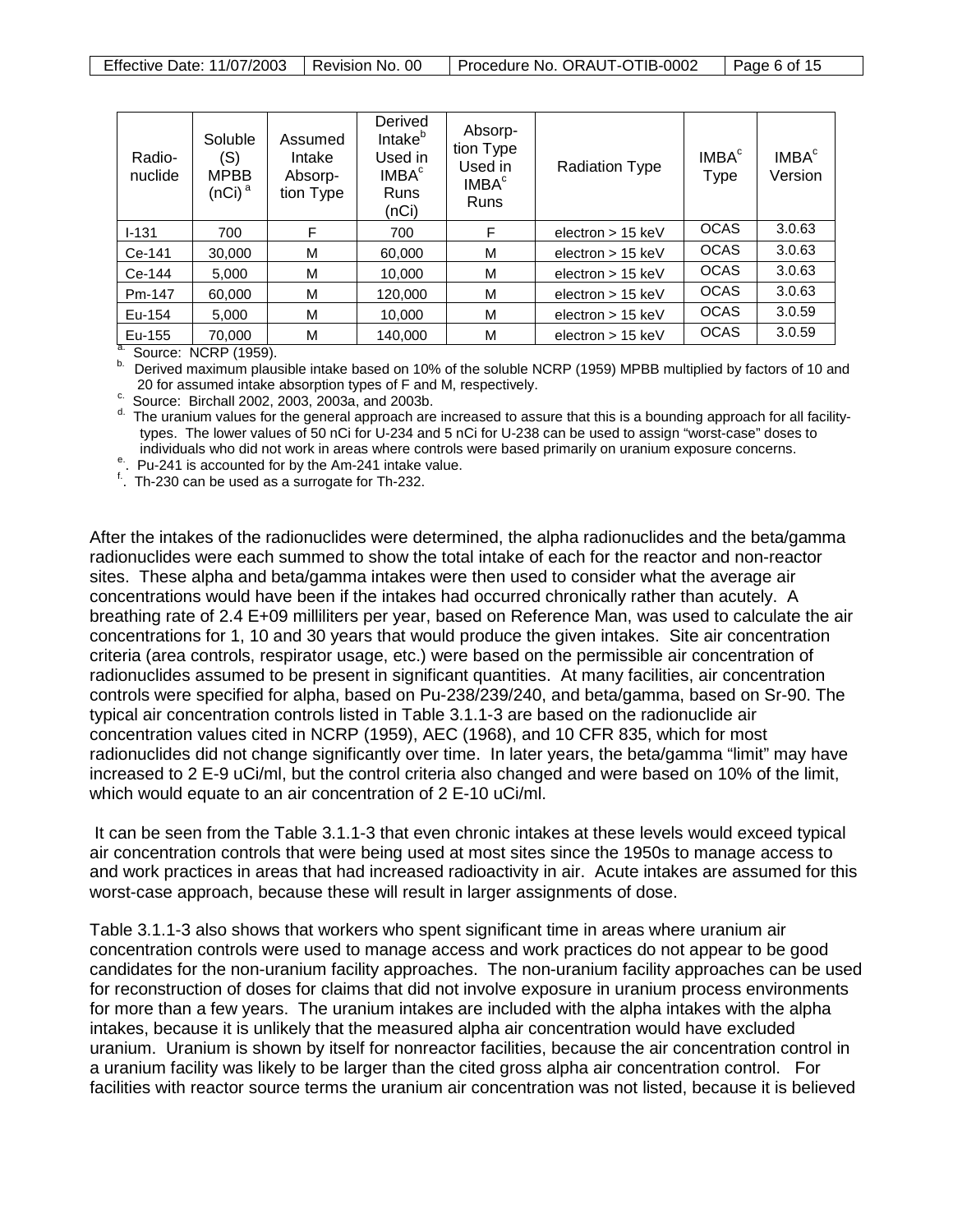| Effective Date: 11/07/2003  Revision No. 00 |  | Procedure No. ORAUT-OTIB-0002 | Page 7 of 15 |
|---------------------------------------------|--|-------------------------------|--------------|
|---------------------------------------------|--|-------------------------------|--------------|

that the control would have been on the gross alpha air concentration and because the uranium concentration will be the same as the comparable nonreactor facility.

| <b>Facility</b><br><b>Type</b> | <b>Radiation</b><br><b>Type</b> | <b>Intake</b><br>(uCi) | Air<br>concentration<br>based on 1<br>year intake<br>(uCi/ml) | Air<br>concentration<br>based on 10<br>year intake<br>(uCi/ml) | Air<br>concentration<br>based on 30<br>year intake<br>(uCi/ml) | <b>Typical air</b><br>concentration<br>controls<br>(uCi/ml) |
|--------------------------------|---------------------------------|------------------------|---------------------------------------------------------------|----------------------------------------------------------------|----------------------------------------------------------------|-------------------------------------------------------------|
| Non-                           | Alpha                           | 0.815                  | $3.4E-10$                                                     | $3.4E-11$                                                      | $1.1E-11$                                                      | 2 E-12                                                      |
| <b>Reactor</b><br>and Non-     | Beta/gamma                      | 42                     | 1.8E-08                                                       | 1.8E-09                                                        | 5.8E-10                                                        | 3 E-10                                                      |
| uranium                        | Uranium                         | 0.055                  | $2.3E-11$                                                     | $2.3E-12$                                                      | 7.6E-13                                                        | 7E-11                                                       |
| Reactor                        | Alpha                           | 0.815                  | $3.4E-10$                                                     | $3.4E-11$                                                      | $1.1E-11$                                                      | 2 E-12                                                      |
| and Non-<br>uranium            | Beta/gamma                      | 776                    | 3.2E-07                                                       | $3.2E-08$                                                      | $1.1E-08$                                                      | 3 E-10                                                      |
| Non-                           | Alpha                           | 6.26                   | 2.6E-09                                                       | $2.6E-10$                                                      | 8.7E-11                                                        | 2 E-12                                                      |
| Reactor<br>and                 | Beta/gamma                      | 42                     | 1.8E-08                                                       | 1.8E-09                                                        | 5.8E-10                                                        | 3 E-10                                                      |
| <b>Uranium</b>                 | Uranium                         | 5.5                    | 2.3E-09                                                       | $2.3E-10$                                                      | 7.6E-11                                                        | 7E-11                                                       |
| <b>Reactor</b>                 | Alpha                           | 6.26                   | 2.6E-09                                                       | $2.6E-10$                                                      | 8.7E-11                                                        | 2 E-12                                                      |
| and<br><b>Uranium</b>          | Beta/gamma                      | 776                    | 3.2E-07                                                       | $3.2E-08$                                                      | $1.1E-08$                                                      | $3E-10$                                                     |

Table 3.1.1-3. Total Intakes and Possible Average Air Concentrations

To encompass employees who may have worked in facilities where uranium was the primary radionuclide of concern for internal dose, the assumed uranium intakes were each increased by a factor of 100. The factor of 100 was chosen to assure that this approach adequately bounds the level of exposure that potentially could have gone unnoticed at uranium facilities.

To facilitate use of these data, two spreadsheets were created based on annual organ doses calculated with IMBA (Birchall 2002, 2003, 2003a, and 2003b) for the derived acute inhalation intakes shown in Table 3.1.1-2 and for the same derived intakes, except that the U-234 and U-238 intakes are lowered respectively to 50 and 5 nanocuries for non-uranium facilities. These spreadsheets allow the user to input claim specific data to obtain data necessary for the IREP program for the organs shown in Table 3.1.1-4. This approach may be also used for diagnosed conditions that are to have internal doses calculated using largest dose to a non-modeled organ as specified in OCAS-TIB-008.

Table 3.1.1-4. Organs Appropriate for Applying the Maximum Internal Dose for Certain DOE Complex Claims

| Adrenals      | Esophagus  | Pancreas | Thymus        |  |  |  |  |
|---------------|------------|----------|---------------|--|--|--|--|
| <b>Brain</b>  | G. Bladder | Skin     | U. Bladder    |  |  |  |  |
| <b>Breast</b> | Heart      | Spleen   | <b>Uterus</b> |  |  |  |  |
| Colon         | Muscle     | Stomach  |               |  |  |  |  |

## **4.0 Calculation of Internal Dose from Maximum Intakes**

The calculation of organ dose assumes that the covered employee had maximum intakes of all of the radionuclides listed in Table 3.1.1-1. While individual exposures to a single radionuclide from the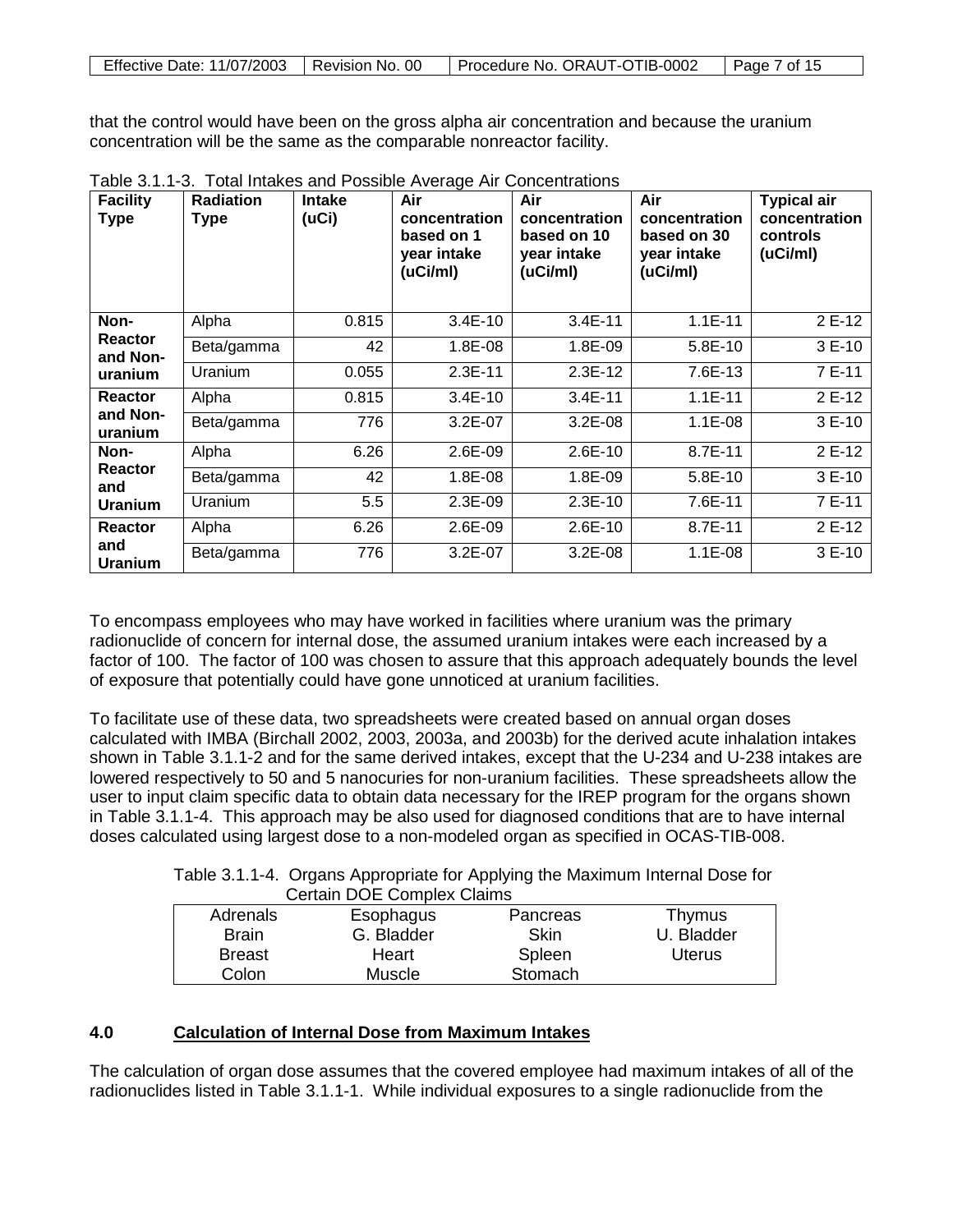| Effective Date: 11/07/2003   Revision No. 00 | Procedure No. ORAUT-OTIB-0002 | Page 8 of 15 |
|----------------------------------------------|-------------------------------|--------------|

mixtures defined in this method possibly could be underestimated, despite the attempt to overestimate each radionuclide intake, it is believed that the individual dose determined from this method will be overestimated, because at a minimum, intakes and doses from 12 radionuclides are considered.

Annual organ doses were calculated as follows. For each radionuclide listed in Table 3.1.1-1, the annual organ doses from inhalation intakes were calculated with IMBA (Birchall 2002, 2003, 2003a, 2003b). The absorption types for Table 3.1.1-1 radionuclides were selected based on the type that produced the largest non-metabolic annual organ doses. The ICRP 66 (ICRP 1994) respiratory tract model was used with the breathing rate of a standard worker. The assumed particle size distribution was 5 um AMAD (default for worker exposures). The input summary is listed in Table 3.1.1-1.

To facilitate entry of organ doses into the IREP computer code, Excel® workbooks (entitled "Maximum Internal Dose Calculation Workbook.xls" and "Maximum Internal Dose Calculation Non-Uranium Facility Workbook.xls") were developed to create the IREP annual organ dose input data. Annual organ doses are summed over all radiation types and presented for each year that the covered employee was possibly exposed at the DOE site. Examples of annual organ dose output for the bladder are shown in Attachment A, Figures A.2.1-1 and A.2.1-2, for sites with and without reactors, respectively. In addition, Attachment A contains details of the dose calculations performed by the dose estimation Excel® spreadsheet.

### **5.0 Applications and Limitations**

The following conditions must be met to apply this approach.

- The covered employee's initial hire date was 1970 or later.
- The covered employee was not included in a bioassay program or no detectable occupationally related activity was found in them or their samples.
- The target organ must be listed in Table 3.1.1-4 or must be an organ whose dose is based on the highest non-modeled organ dose.
- Employees who would have had no significant exposure to uranium can be assessed with the smaller uranium source term.
- The employment must have been at a DOE site or national laboratory with an active radiation protection program.
- Dose from Atomic Weapons Employers (AWEs) must be reconstructed by other methods.
- Dose from Nevada Test Site may be assigned by this approach if the employee worked at NTS after 1971, was not involved in tunnel work and meets the other conditions herein.
- Dose from tritium is to be considered separately.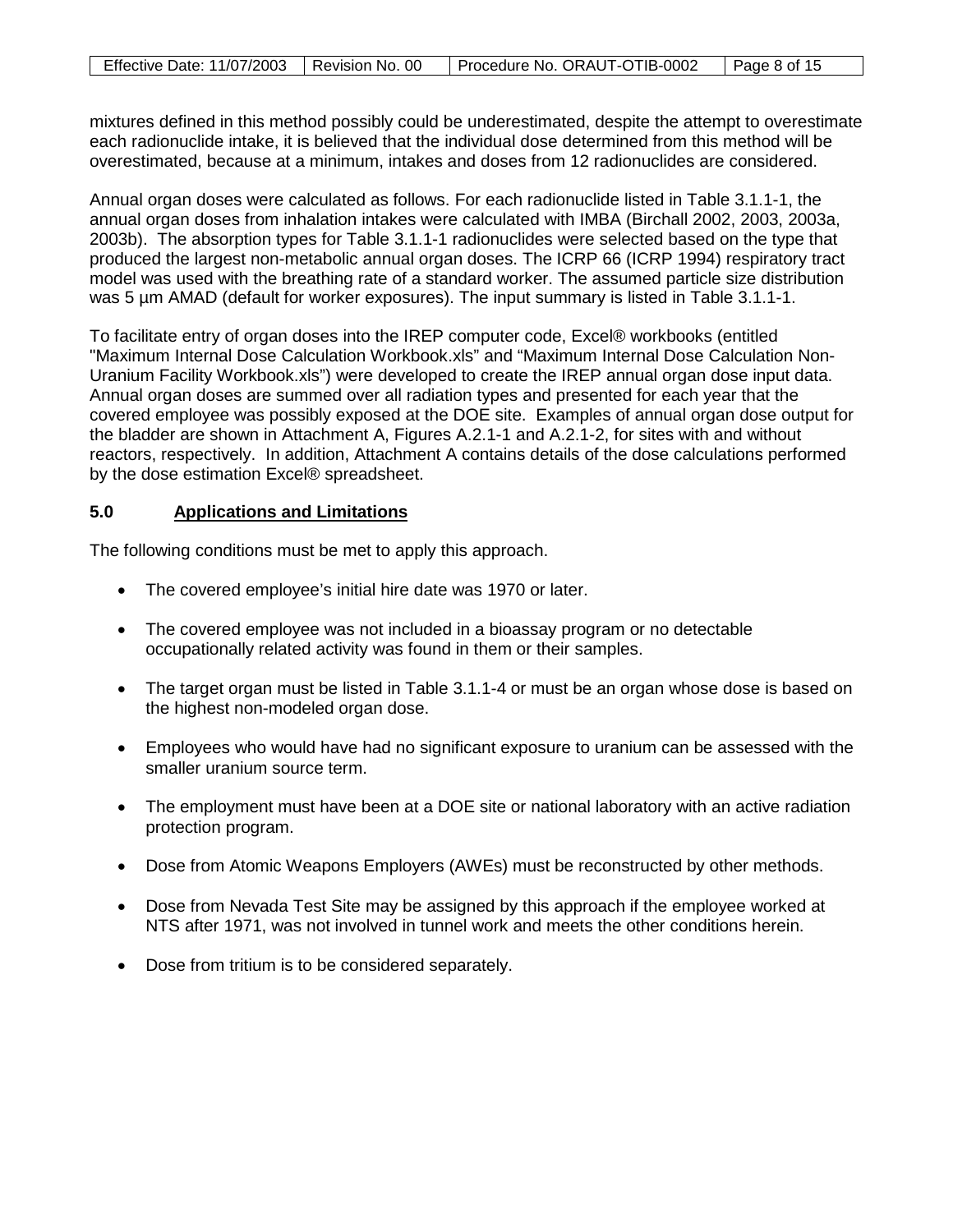#### **6.0 References**

- 10 CFR 835, Occupational Radiation Protection; Final Rule, December 14, 1993.
- 42 CFR 82, 2002, Methods for Radiation Dose Reconstruction under the Energy Employees Occupational Illness Compensation Act of 2000, May.
- AEC (Atomic Energy Commission) Manual, Chapter 0524, Standards for Radiation Protection, AEC 0524-01, November 8, 1968.
- Birchall, A, et al, 2003, IMBA Expert™-OCAS Edition software, Version 3.0.48, April.
- Birchall, A, James AC, IMBA-NIOSH (Phase 1) software, Version 1.0.42, 2002.
- Birchall, A, James AC, 2003a, IMBA Expert™-OCAS Edition software, Part 3 Split SEEs, Version 3.0.59.
- Birchall, A, James AC, 2003b, IMBA Expert™-OCAS Edition software, Part 3 Split SEEs, Version 3.0.63.
- EEOICPA (Energy Employees Occupational Illness Compensation Act), 2000, Public Law 106- 398,114 Stat. 1654, 1654A-1231, enacted as Title XXXVI of the Floyd D. Spence National Defense Authorization Act for Fiscal Year 2001, October.
- ICRP (International Commission on Radiological Protection), 1959, Report of Committee II on Permissible Dose for Internal Radiation, ICRP Publication 2, Pergamon Press, London, England.
- ICRP (International Commission on Radiological Protection), 1994, Human Respiratory Tract Model for Radiological Protection, ICRP Publication 66, Annals of the ICRP Vol. 24 (1-3), Pergamon Press, Oxford, England.
- ICRP (International Commission on Radiological Protection), 1994a, Dose Coefficients for Intakes of Radionuclides by Workers, Replacement of ICRP Publication 61, ICRP 68, Annals of the ICRP Vol. 24 (4), Pergamon Press, Oxford, England.
- OCAS-IG-002, Rev.0, "Internal Dose Reconstruction Implementation Guideline," August 2002.
- OCAS-TIB-008, Rev. 0, "Use of ICRP 66 to Calculate Respiratory Tract Doses", Effective Date: 9/29/03.
- Potter, C. A, 2002, "Intake Retention Fractions Developed from Models Used in the Determination of Dose Coefficients Developed for ICRP Publication 68 – Particulate Inhalation," Health Physics, Vol. 83, No. 5, November.
- Recommendation of the National Committee on Radiation Protection, National Bureau of Standards (NBS) Handbook 69 (1959), Maximum Permissible Body Burdens and Maximum Permissible Concentration of Radionuclides in Air or Water for Occupational Exposure, Superintendent of Documents, U.S. Department of Commerce, U.S. Government Printing Office, Washington, D.C., June 5, 1959.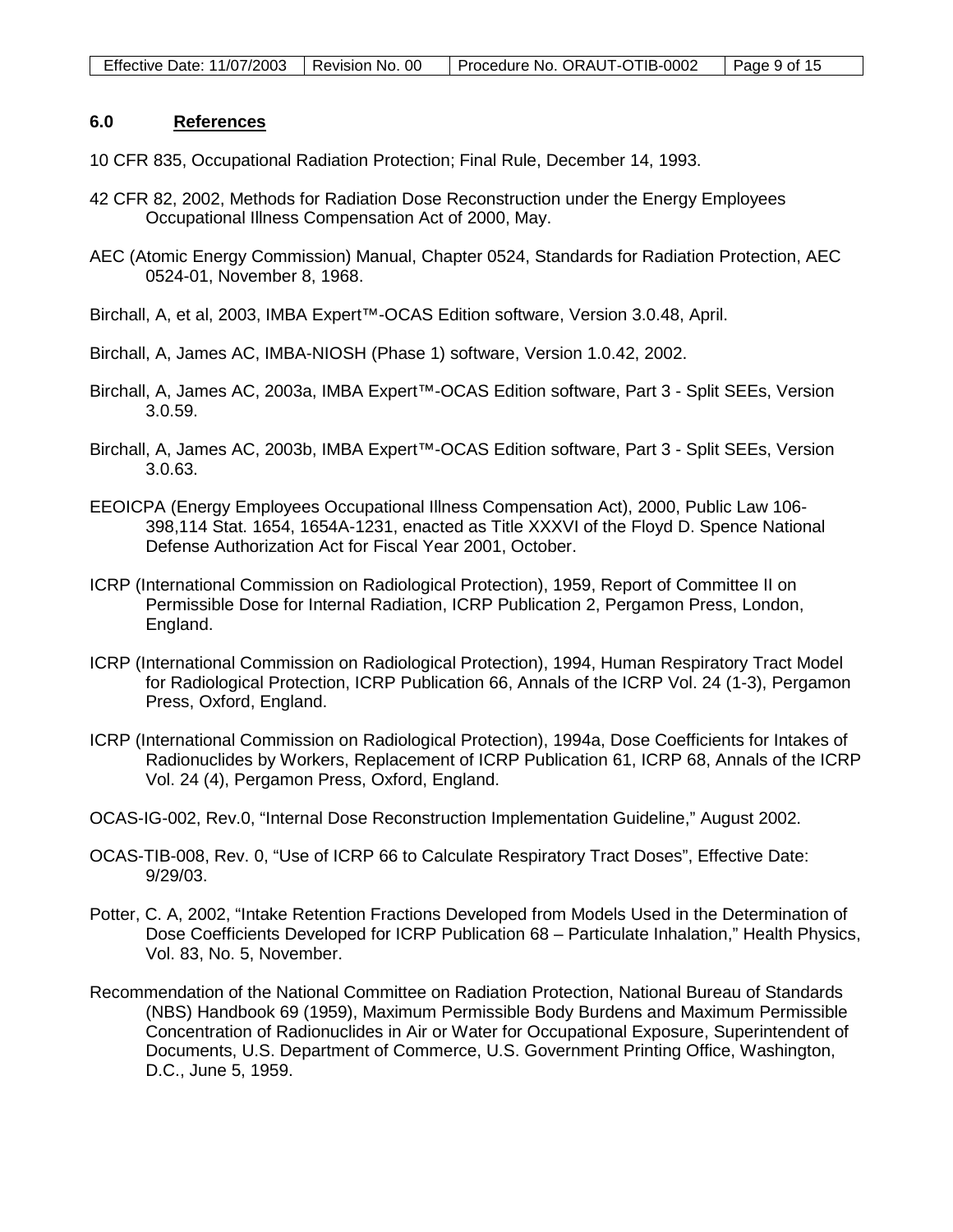| Effective Date: 11/07/2003   Revision No. 00 | Procedure No. ORAUT-OTIB-0002 | $\vert$ Page 10 of 15 |
|----------------------------------------------|-------------------------------|-----------------------|

# **ATTACHMENT A**

# **A.1 PURPOSE**

The purpose of this attachment is to provide a description of the Excel® workbooks entitled "Maximum Internal Dose Calculation Workbook.xls" and "Maximum Internal Dose Calculation Non-Uranium Facility Workbook.xls" that were developed to calculate annual organ doses in support of this Technical Information Bulletin (TIB). In addition, this attachment also provides documentation and a description of the IMBA (Birchall 2002, 2003, 2003a, 2003b) input and output files used to calculate and report organ doses and a description of the user workbook interface developed to assist the dose reconstructors in processing claims.

The workbooks and the IMBA input and output files used in support of the Maximum Internal Dose Estimates for Certain DOE Complex Claims TIB are supplied as a folder, "ORAUT-OTIB-0002 Rev 00 Attachment A," on CD only.

# **A.2 WORKBOOK DESCRIPTION**

The Excel® workbooks entitled "Maximum Internal Dose Calculation Workbook.xls" and "Maximum Internal Dose Calculation Non-Uranium Facility Workbook.xls" consist of multiple worksheets that are grouped according to function. These worksheets and their respective functions are described below.

## **A.2.1 Dose Reconstructor Interface**

When a dose reconstructor uses the Maximum Internal Dose Calculation Workbook or Maximum Internal Dose Calculation Non-Uranium Facility Workbook, they will only see the worksheet entitled "UserPrompt."; all other worksheets contained within the workbook are hidden to assure the dose reconstructor enters the correct information in the appropriate location. This worksheet prompts the dose reconstructor for the following information:

- First year of employment
- Organ of interest
- Reactor or non-reactor site

Based on the responses of the dose reconstructor, when the "Open Template" button is pushed, the workbook will then calculate the annual organ doses and fill the data template that can be copied into an IREP template for the organ of interest. Figures A.2.1-1 and A.2.1-2 below show a typical output for a claimant whose first year of employment was 1975. The date of diagnosis of the cancer was 1985, so the values after this year were manually deleted. The information provided in these templates is suitable for direct input into the IREP computer code (NIOSH-IREP 2003) used for estimation of probability of causation. Although only 10 years of organ dose information is shown in Figures A.2.1-1 and A.2.1-2, the actual template contains 65 years of organ doses to accommodate differing years of employment and cancer diagnosis dates.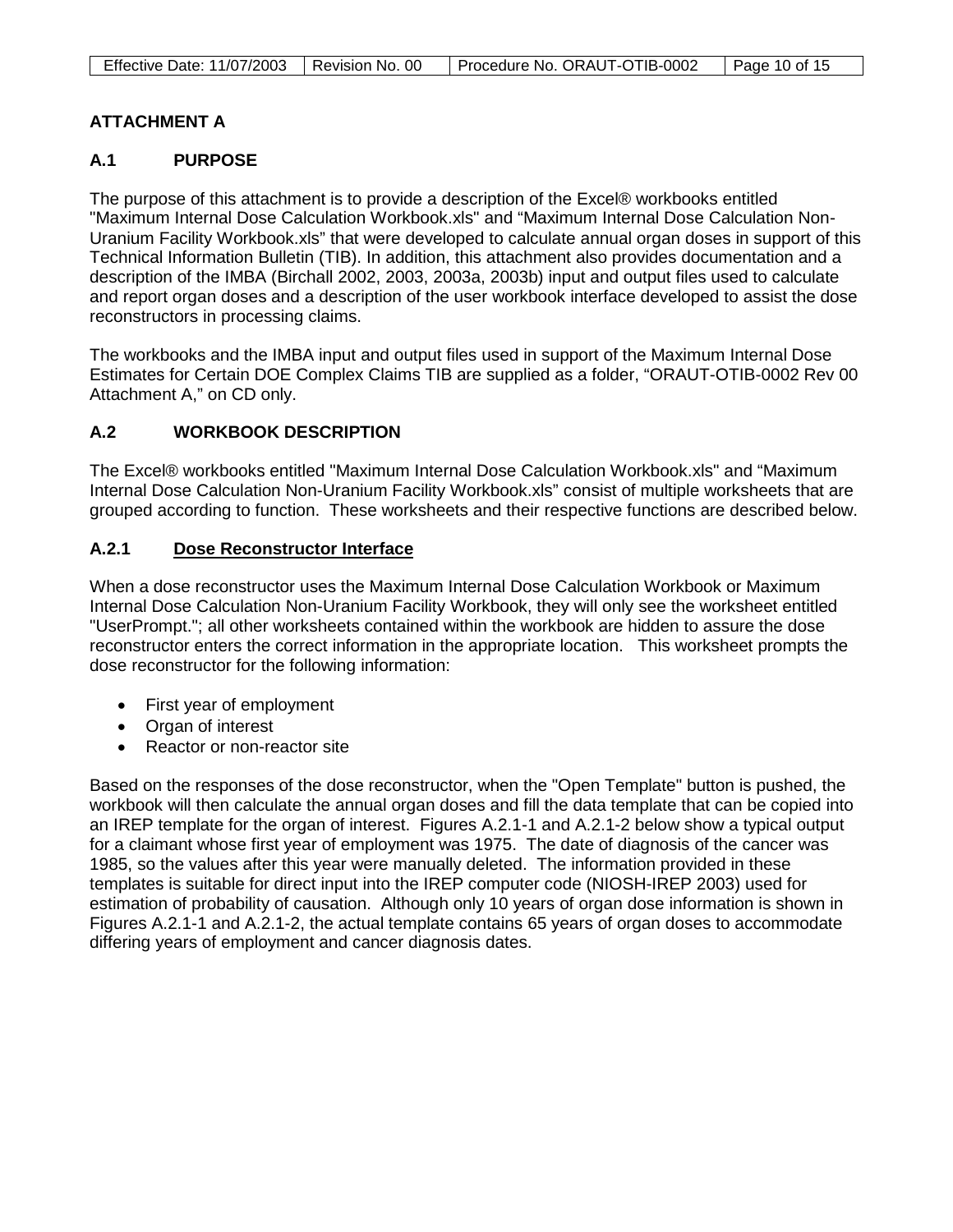| Effective Date: 11/07/2003<br>Revision No. 00 | Procedure No. ORAUT-OTIB-0002 | Page 11 of 15 |
|-----------------------------------------------|-------------------------------|---------------|
|-----------------------------------------------|-------------------------------|---------------|

Figure A.2.1-1. Example output file of bladder dose for a covered employee who is assumed to have internal exposure beginning in 1975 at a non-uranium DOE complex site with a reactor and whose covered condition was diagnosed in 1985.

| Enter first exposure year in |                                |                       |              | Copy internal dose data from the first year |                                      |             |
|------------------------------|--------------------------------|-----------------------|--------------|---------------------------------------------|--------------------------------------|-------------|
|                              | cell H3, for IREP input format | 1975                  | Dose         |                                             | through the year of cancer diagnosis |             |
| Exposure                     | Exposure                       |                       | Distribution | Parameter                                   | Parameter                            |             |
| Year                         | Rate                           | <b>Radiation Type</b> | <b>Type</b>  | 1                                           | 2                                    |             |
|                              |                                |                       |              |                                             |                                      | Parameter 3 |
| 1975                         | chronic                        | alpha                 | Constant     | 9.85E-02                                    | 0                                    | 0           |
| 1975                         | chronic                        | electrons E>15keV     | Constant     | 1.16E+00                                    | 0                                    | 0           |
| 1975                         | chronic                        | photons E>250keV      | Constant     | 7.21E-01                                    | 0                                    | 0           |
| 1976                         | chronic                        | alpha                 | Constant     | 8.94E-02                                    | 0                                    | 0           |
| 1976                         | chronic                        | electrons E>15keV     | Constant     | 1.28E-01                                    | 0                                    | 0           |
| 1976                         | chronic                        | photons E>250keV      | Constant     | 1.20E-01                                    | 0                                    | 0           |
| 1977                         | chronic                        | alpha                 | Constant     | 8.40E-02                                    | $\mathbf 0$                          | 0           |
| 1977                         | chronic                        | electrons E>15keV     | Constant     | 4.20E-02                                    | 0                                    | 0           |
| 1977                         | chronic                        | photons E>250keV      | Constant     | 2.93E-02                                    | 0                                    | 0           |
| 1978                         | chronic                        | alpha                 | Constant     | 7.97E-02                                    | 0                                    | 0           |
| 1978                         | chronic                        | electrons E>15keV     | Constant     | 2.50E-02                                    | $\mathbf 0$                          | 0           |
| 1978                         | chronic                        | photons E>250keV      | Constant     | 9.48E-03                                    | 0                                    | 0           |
| 1979                         | chronic                        | alpha                 | Constant     | 7.69E-02                                    | 0                                    | 0           |
| 1979                         | chronic                        | electrons E>15keV     | Constant     | 1.85E-02                                    | $\mathbf 0$                          | 0           |
| 1979                         | chronic                        | photons E>250keV      | Constant     | 4.36E-03                                    | $\mathbf 0$                          | 0           |
| 1980                         | chronic                        | alpha                 | Constant     | 7.48E-02                                    | $\mathbf 0$                          | 0           |
| 1980                         | chronic                        | electrons E>15keV     | Constant     | 1.47E-02                                    | 0                                    | 0           |
| 1980                         | chronic                        | photons E>250keV      | Constant     | 2.55E-03                                    | 0                                    | 0           |
| 1981                         | chronic                        | alpha                 | Constant     | 7.36E-02                                    | 0                                    | 0           |
| 1981                         | chronic                        | electrons E>15keV     | Constant     | 1.21E-02                                    | $\mathbf 0$                          | 0           |
| 1981                         | chronic                        | photons E>250keV      | Constant     | 1.66E-03                                    | $\mathbf 0$                          | 0           |
| 1982                         | chronic                        | alpha                 | Constant     | 7.23E-02                                    | 0                                    | 0           |
| 1982                         | chronic                        | electrons E>15keV     | Constant     | 1.01E-02                                    | 0                                    | 0           |
| 1982                         | chronic                        | photons E>250keV      | Constant     | 1.13E-03                                    | 0                                    | $\mathbf 0$ |
| 1983                         | chronic                        | alpha                 | Constant     | 7.14E-02                                    | 0                                    | 0           |
| 1983                         | chronic                        | electrons E>15keV     | Constant     | 8.46E-03                                    | $\overline{0}$                       | 0           |
| 1983                         | chronic                        | photons E>250keV      | Constant     | 7.94E-04                                    | 0                                    | 0           |
| 1984                         | chronic                        | alpha                 | Constant     | 7.09E-02                                    | 0                                    | $\mathsf 0$ |
| 1984                         | chronic                        | electrons E>15keV     | Constant     | 7.13E-03                                    | 0                                    | $\mathsf 0$ |
| 1984                         | chronic                        | photons E>250keV      | Constant     | 5.67E-04                                    | 0                                    | $\mathsf 0$ |
| 1985                         | chronic                        | alpha                 | Constant     | 7.06E-02                                    | 0                                    | 0           |
| 1985                         | chronic                        | electrons E>15keV     | Constant     | 6.05E-03                                    | 0                                    | 0           |
| 1985                         | chronic                        | photons E>250keV      | Constant     | 4.12E-04                                    | 0                                    | $\pmb{0}$   |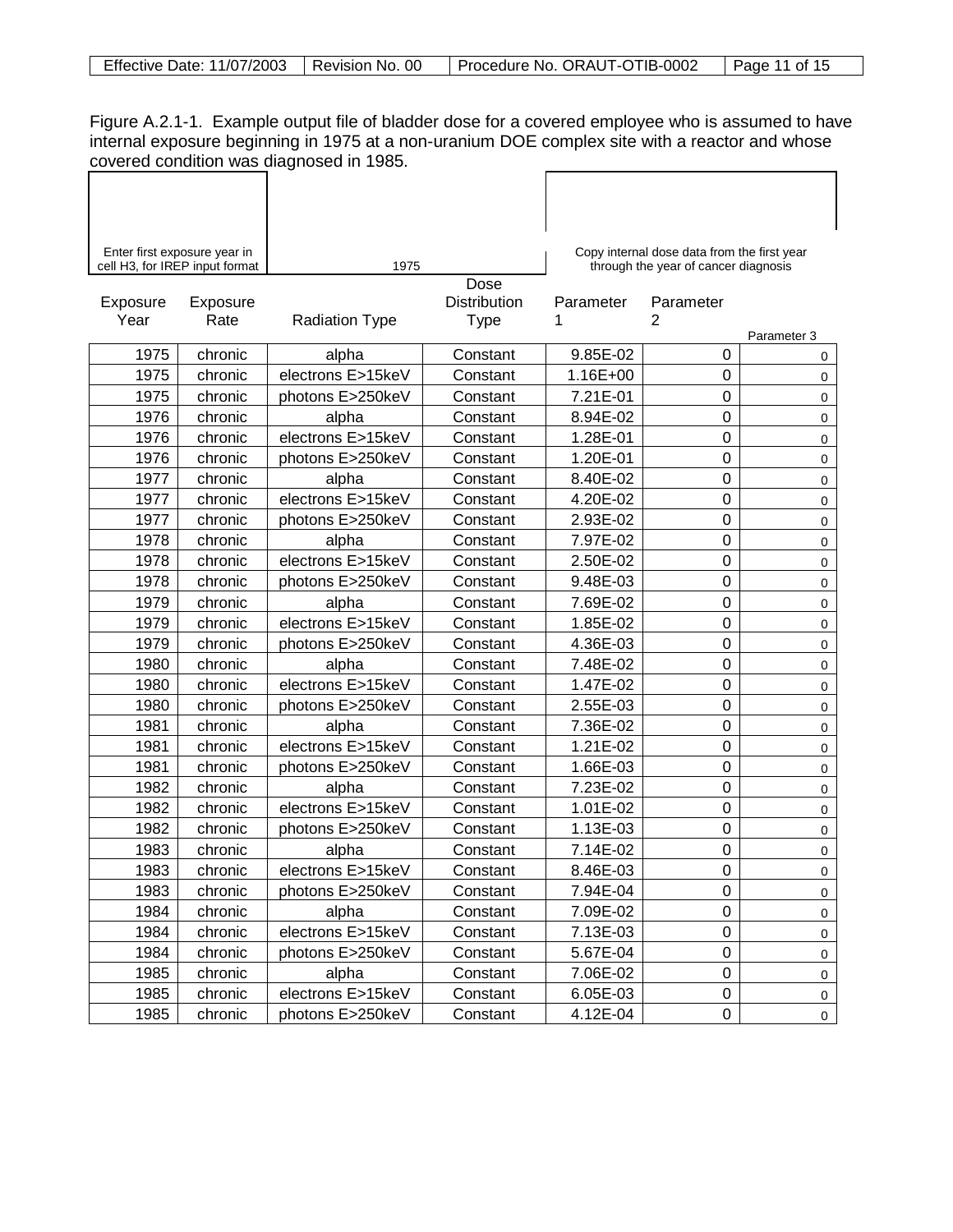Figure A.2.1-2. Example output file of bladder dose for a covered employee who is assumed to have internal exposure beginning in 1975 at a non-uranium DOE complex site without a reactor and whose covered condition was diagnosed in 1985.  $\Gamma$ 

| Enter first exposure year in<br>cell H3, for IREP input format |                  | 1975                  |                                  | Copy internal dose data from the first year<br>through the year of cancer diagnosis |             |                  |
|----------------------------------------------------------------|------------------|-----------------------|----------------------------------|-------------------------------------------------------------------------------------|-------------|------------------|
|                                                                |                  |                       |                                  |                                                                                     |             |                  |
| Exposure<br>Year                                               | Exposure<br>Rate | <b>Radiation Type</b> | Dose Distribution<br><b>Type</b> | Parameter 1                                                                         | Parameter 2 | Parameter 3      |
| 1975                                                           | chronic          | alpha                 | Constant                         | 9.85E-02                                                                            | 0           | 0                |
| 1975                                                           | chronic          | electrons E>15keV     | Constant                         | 7.14E-01                                                                            | 0           | 0                |
| 1975                                                           | chronic          | photons E>250keV      | Constant                         | $0.00E + 00$                                                                        | 0           | 0                |
| 1976                                                           | chronic          | alpha                 | Constant                         | 8.94E-02                                                                            | $\mathbf 0$ | 0                |
| 1976                                                           | chronic          | electrons E>15keV     | Constant                         | 6.84E-02                                                                            | $\mathbf 0$ | 0                |
| 1976                                                           | chronic          | photons E>250keV      | Constant                         | $0.00E + 00$                                                                        | 0           | $\mathbf 0$      |
| 1977                                                           | chronic          | alpha                 | Constant                         | 8.40E-02                                                                            | 0           | 0                |
| 1977                                                           | chronic          | electrons E>15keV     | Constant                         | 7.08E-03                                                                            | 0           | $\mathbf 0$      |
| 1977                                                           | chronic          | photons E>250keV      | Constant                         | $0.00E + 00$                                                                        | 0           | 0                |
| 1978                                                           | chronic          | alpha                 | Constant                         | 7.97E-02                                                                            | 0           | 0                |
| 1978                                                           | chronic          | electrons E>15keV     | Constant                         | 1.00E-03                                                                            | 0           | $\mathbf 0$      |
| 1978                                                           | chronic          | photons E>250keV      | Constant                         | $0.00E + 00$                                                                        | 0           | 0                |
| 1979                                                           | chronic          | alpha                 | Constant                         | 7.69E-02                                                                            | 0           | 0                |
| 1979                                                           | chronic          | electrons E>15keV     | Constant                         | 3.59E-04                                                                            | $\mathbf 0$ | 0                |
| 1979                                                           | chronic          | photons E>250keV      | Constant                         | $0.00E + 00$                                                                        | 0           | 0                |
| 1980                                                           | chronic          | alpha                 | Constant                         | 7.48E-02                                                                            | 0           | 0                |
| 1980                                                           | chronic          | electrons E>15keV     | Constant                         | 2.51E-04                                                                            | 0           | 0                |
| 1980                                                           | chronic          | photons E>250keV      | Constant                         | $0.00E + 00$                                                                        | 0           | 0                |
| 1981                                                           | chronic          | alpha                 | Constant                         | 7.36E-02                                                                            | $\mathbf 0$ | 0                |
| 1981                                                           | chronic          | electrons E>15keV     | Constant                         | 2.05E-04                                                                            | 0           | $\boldsymbol{0}$ |
| 1981                                                           | chronic          | photons E>250keV      | Constant                         | $0.00E + 00$                                                                        | $\mathbf 0$ | $\overline{0}$   |
| 1982                                                           | chronic          | alpha                 | Constant                         | 7.23E-02                                                                            | 0           | 0                |
| 1982                                                           | chronic          | electrons E>15keV     | Constant                         | 1.72E-04                                                                            | $\mathbf 0$ | 0                |
| 1982                                                           | chronic          | photons E>250keV      | Constant                         | $0.00E + 00$                                                                        | $\mathbf 0$ | 0                |
| 1983                                                           | chronic          | alpha                 | Constant                         | 7.14E-02                                                                            | 0           | 0                |
| 1983                                                           | chronic          | electrons E>15keV     | Constant                         | 1.45E-04                                                                            | 0           | $\mathbf 0$      |
| 1983                                                           | chronic          | photons E>250keV      | Constant                         | $0.00E + 00$                                                                        | 0           | 0                |
| 1984                                                           | chronic          | alpha                 | Constant                         | 7.09E-02                                                                            | 0           | 0                |
| 1984                                                           | chronic          | electrons E>15keV     | Constant                         | 1.23E-04                                                                            | 0           | 0                |
| 1984                                                           | chronic          | photons E>250keV      | Constant                         | $0.00E + 00$                                                                        | 0           | $\pmb{0}$        |
| 1985                                                           | chronic          | alpha                 | Constant                         | 7.06E-02                                                                            | 0           | 0                |
| 1985                                                           | chronic          | electrons E>15keV     | Constant                         | 1.05E-04                                                                            | 0           | 0                |
| 1985                                                           | chronic          | photons E>250keV      | Constant                         | $0.00E + 00$                                                                        | 0           | $\mathbf 0$      |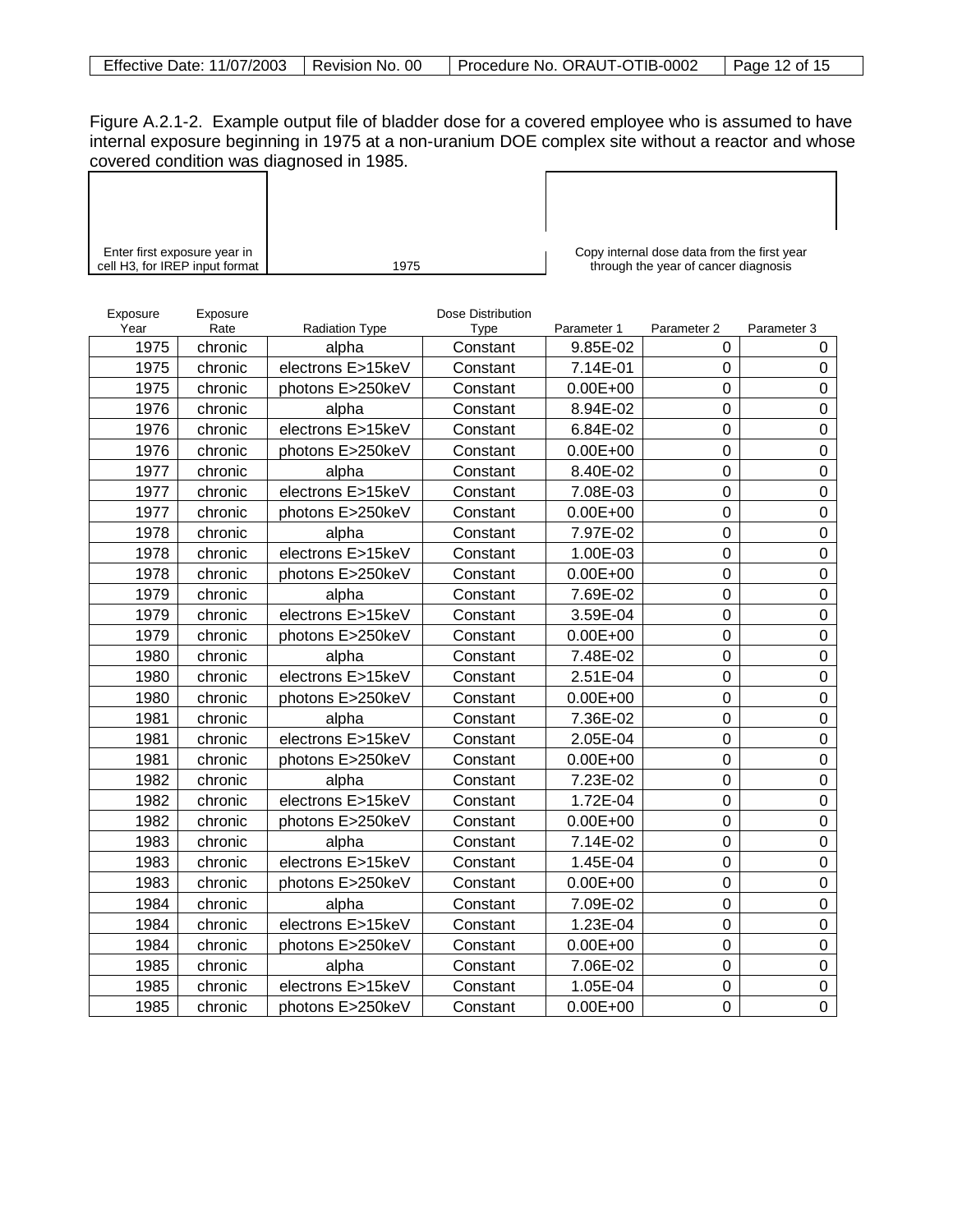| <b>Effective Date: 11/07/2003</b> | l Revision No. 00 | Procedure No. ORAUT-OTIB-0002 | Page 13 of 15 |
|-----------------------------------|-------------------|-------------------------------|---------------|

## **A.2.2 Maximum Permissible Body Burden**

The worksheet entitled MPBBs (Maximum Permissible Body Burdens) contains information related to the estimation of the derived intakes used for calculation of maximum organ doses. The assumptions used for selection of solubility types and intake factors used to derive assumed intakes are provided in the main body of the TIB. The worksheet also specifies the radionuclides appropriate for consideration at both reactor and non-reactor sites. This worksheet is provided for information only and to document the derived intake calculations. The values contained within this worksheet are not linked to other worksheets in the workbook.

## **A.2.3 Radionuclide Intakes**

The worksheet entitled "Intakes" lists the radionuclides (Column A, Rows 11 through 38), the IMBA absorption and radiation types (Columns B and C, Rows 11 through 38), and derived intake quantities for reactor and non-reactor sites (Columns D and E, Rows 11 through 38, respectively) used to calculate the maximum annual organ doses. The information related to the radiation-types, 65-year doses and radionuclide-specific dose fractions is provided for information only and to assist in the quality control process. Thus, this information-only data is not linked to other worksheets nor used directly by the worksheet for the organ dose calculations.

The annual dose calculations are based on the intake values located in Column F, Rows 11 through 38. These values are linked to the quantities in Columns D and E, Rows 11 through 38 for reactor and non-reactor sites, respectively by conditional statements based on user input from the UserPrompt worksheet, which is reproduced on the Intake worksheet at cell B2. The "Assumed Intake" values (derived intake quantities) in Column F, Rows 11 through 38 are then linked to the respective radionuclide sheets (at location E3) to provide the appropriate multiplier for the organ dose calculations (see discussion below).

## **A.2.4 Radionuclides Important to Internal Dose**

Individual worksheets are included in the workbook for the 28 radionuclides determined to be important to internal dose (see Table 3.1.1-2 of the TIB). Each of these radionuclide-specific worksheets contains the derived intake values (cell E3), assumed intake adsorption type used for the IMBA runs (cell E2), radiation type (cell A1) and the IMBA type and version used for estimating organ doses (cell F1).

On each of these radionuclide worksheets, results of the IMBA runs (i.e., annual organ dose in rem), for a one-nanocurie (nCi) acute inhalation intake of the respective radionuclide, are captured in cells B77 through AJ141 for each of the organs of interest (see below). Each of these values is multiplied by the derived intake quantity (cell E3) and the products are recorded in cells B6 through AJ70. These values represent the annual organ dose resulting from the derived intake values shown in Table 3.1.1-2 of the TIB and are summed, by radiation type in the "organ" worksheets that are used for the IREP inputs. The IMBA input and output for all radionuclides and organs of interest are reproduced on the Attachment A CD.

## **A.2.5 Radiation Types**

Because the IREP computer code requires specification of radiation type, three worksheets were developed to add the IMBA doses from the radionuclide worksheets for each radiation type. The radiation type worksheets are entitled "Alpha,'" "Electron>15 keV," and "Photon>250keV." Radionuclides contributing dose to each of these radiation type worksheets are as follows: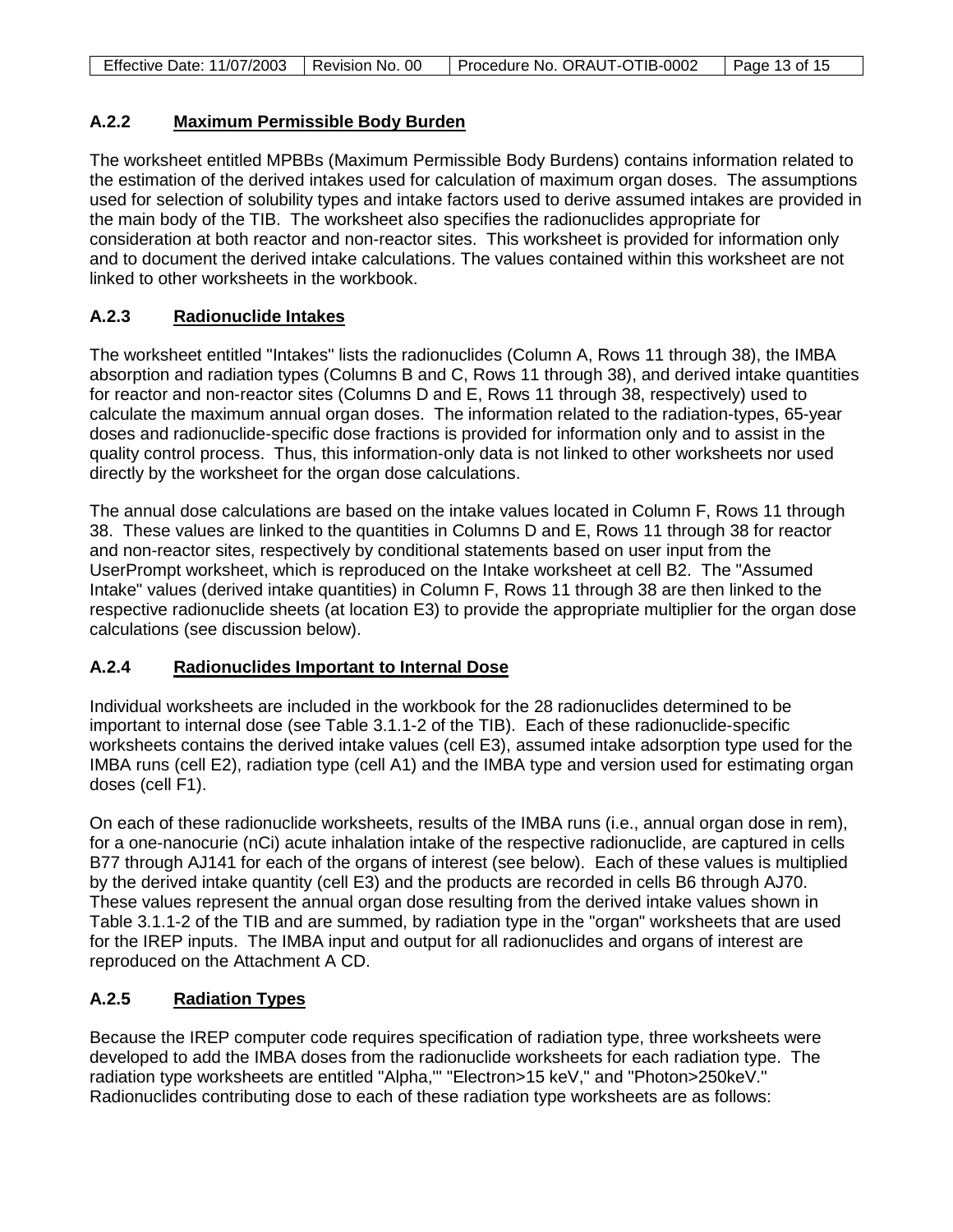- Alpha Cf-252, Am-241, Cm-244, Np-237, Pu-238, Pu-239, U-234, and U-238
- Electron>15keV Sr-90, Cs-137, I-131, Ce-141, Eu-154, Eu-155, Nb-95, Ru-103, Ru-106, Zr 95, Y-91, Tc-99, and Pm-147
- Photon>250keV Co-58, Co-60, Mn-54, and Zn-65

For each of the three radiation types, annual doses from the appropriate radionuclide worksheets (cells B6 through AJ70) were summed in cells B6 through AJ70 for each organ of interest. These annual doses summed by radiation type are then carried to the organ worksheets for preparation of the IREP input template.

#### **A.2.6 Organs of Interest**

Individual worksheets were included for each of the following organs of interest:

- Adrenals
- Esophagus
- Pancreas
- Thymus
- Brain
- G. Bladder
- Skin
- Thyroid
- Breast
- Heart
- Spleen
- U. Bladder
- Colon
- Muscle
- **Stomach**
- Uterus

These organ worksheets arrange the organ doses by radiation type from all of the radionuclides of interest into a format suitable for direct entry into the IREP computer code (see Figures A.2.1-1 and A.2.1-2 above). The annual dose information by radiation type is linked from the radiation type worksheets and presented in columns B, C, and D; Rows 6 through 70, representing 65 years of exposure. These doses are then arranged in the IREP input form (shown in various colors) with three entries (one for each radiation type) for each year of exposure. These radiation- and year-specific annual doses (rem) are shown in Column J, Rows 6 through 200. The first year that dose is calculated is shown in cell H3 and is set based on input provided by the dose reconstructor through the UserPrompt worksheet.

To setup the IREP input data, the dose reconstructor would copy cells F6 through L200 and paste these values into the identical cells in the IREP template. The actual number of yearly doses considered in the probability of causation calculation is set by the reconstructor in the "Number of Exposures" block in the IREP template.